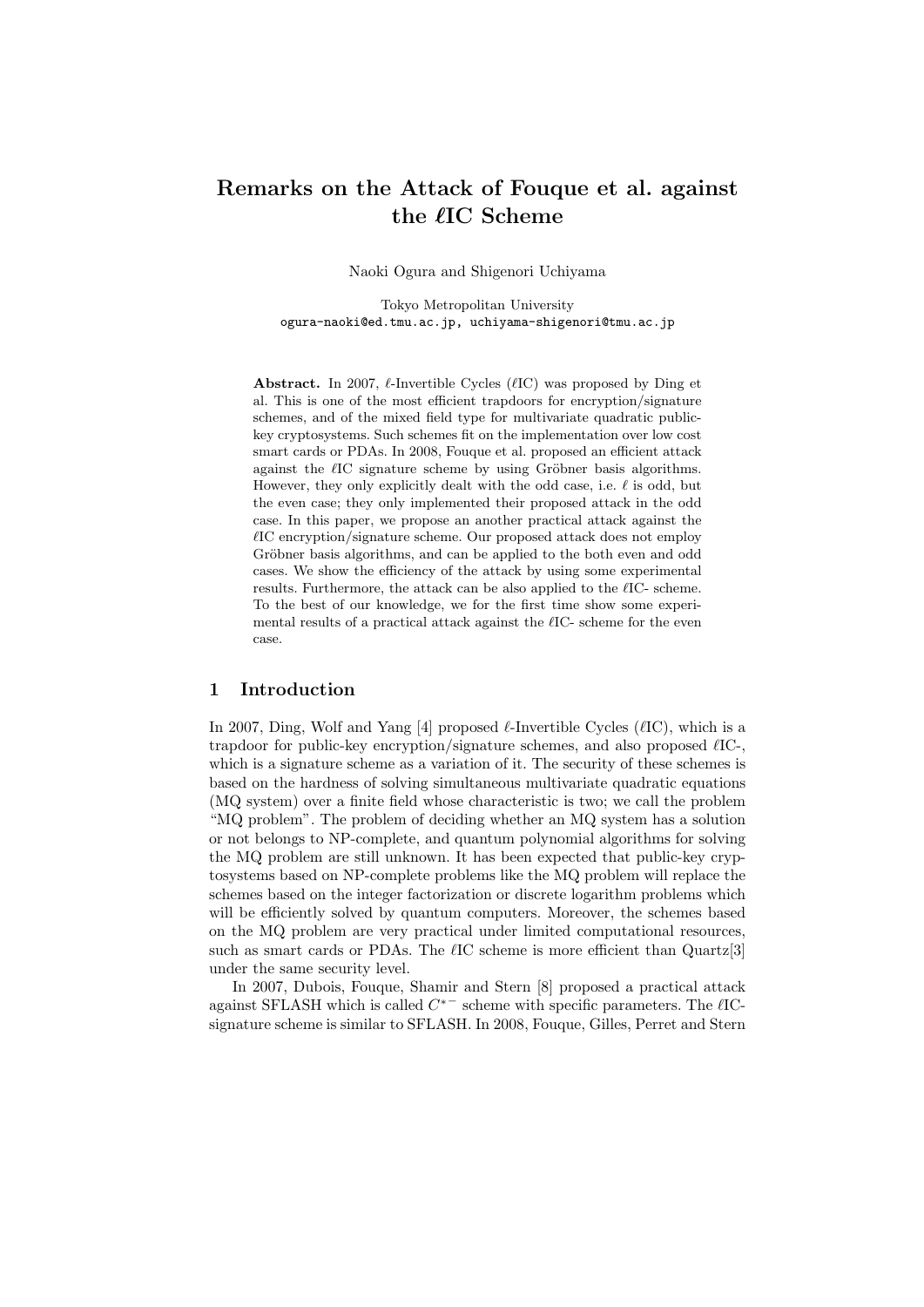proposed an efficient attack against the *l*IC signature scheme by using Gröbner basis algorithms. However, they only considered the cryptanalysis under some condition; namely, they only considered the case that a secret-key as a pair of two transformations *S, T* is a pair of linear maps not affine ones. Also, they only explicitly dealt with the odd case, i.e.  $\ell$  is odd, but the even case; they only implemented their proposed attack in the odd case.

In this paper, we propose an another practical attack against the  $\ell$ IC encryption/signature scheme. Our proposed attack does not employ Gröbner basis algorithms, and can be applied to the both even and odd cases. We show the efficiency of the attack by using some experimental results under the most general condition that a secret-key as a pair of two transformations *S, T* is a pair of affine ones. To the best of our knowledge, we for the first time show some experimental results of a practical attack against the  $\ell$ IC- signature scheme for the even case.

This paper is organized as follows. In Section 2, we will briefly introduce  $\ell$ -Invertible Cycles. In Section 3, 4, we will propose the attack against  $\ell$ IC. In Section 5, we will show our experimental results. In Section 6, we will conclude this paper.

# **2** *`***-Invertible Cycles**

In this section, we will describe about public-key cryptosystems based on the multivariate quadratic equations (Multivariate Quadratic public-key Cryptography:  $MQPKC$ ), and  $\ell$ IC ( $\ell$ -Invertible Cycles) and  $\ell$ IC- schemes.

# **2.1 MQPKC**

We will briefly review about public-key cryptosystems based on the MQ problem. Matsumoto and Imai<sup>[16]</sup> proposed the first MQPKC scheme. In the last few decades, there has been enormous amount of work devoted to this area. Most public-key cryptosystems based on the MQ problem use a trapdoor function below. For two vector spaces  $K^{n_1}$  and  $K^{n_2}$  over a finite field  $K = \mathbb{F}_q$  whose characteristic is 2, we construct a public-key as a map  $P: K^{n_1} \to K^{n_2}$ . Each scheme has the map  $F: K^{n_1} \to K^{n_2}$  whose inverse images are efficiently computable. This map, which is constructed by the *n*<sup>2</sup> quadratic polynomials with  $n_1$  variables, is called "central map." We generate a secret-key as a pair of two bijective affine transformations  $(S, T)$ . We call these transformations "secret transformations." Of course, the inverse images of secret transformations is easy to compute if these transformations are known. Finally, the map  $P = T \circ F \circ S$  is made to public. Since it is believed that solving the MQ problem is intractable, we may assume that it is difficult to compute an inverse image for the public-key if secret transformations are unknown.

For the encryption scheme use, Alice (a sender) sends a ciphertext  $C = P(m)$ , where  $m$  is a plaintext and  $P$  is Bob's public-key. Bob (a receiver) obtains  $m = P^{-1}(C)$ , where  $P^{-1} = S^{-1} \circ F^{-1} \circ T^{-1}$ . For the signature scheme use, on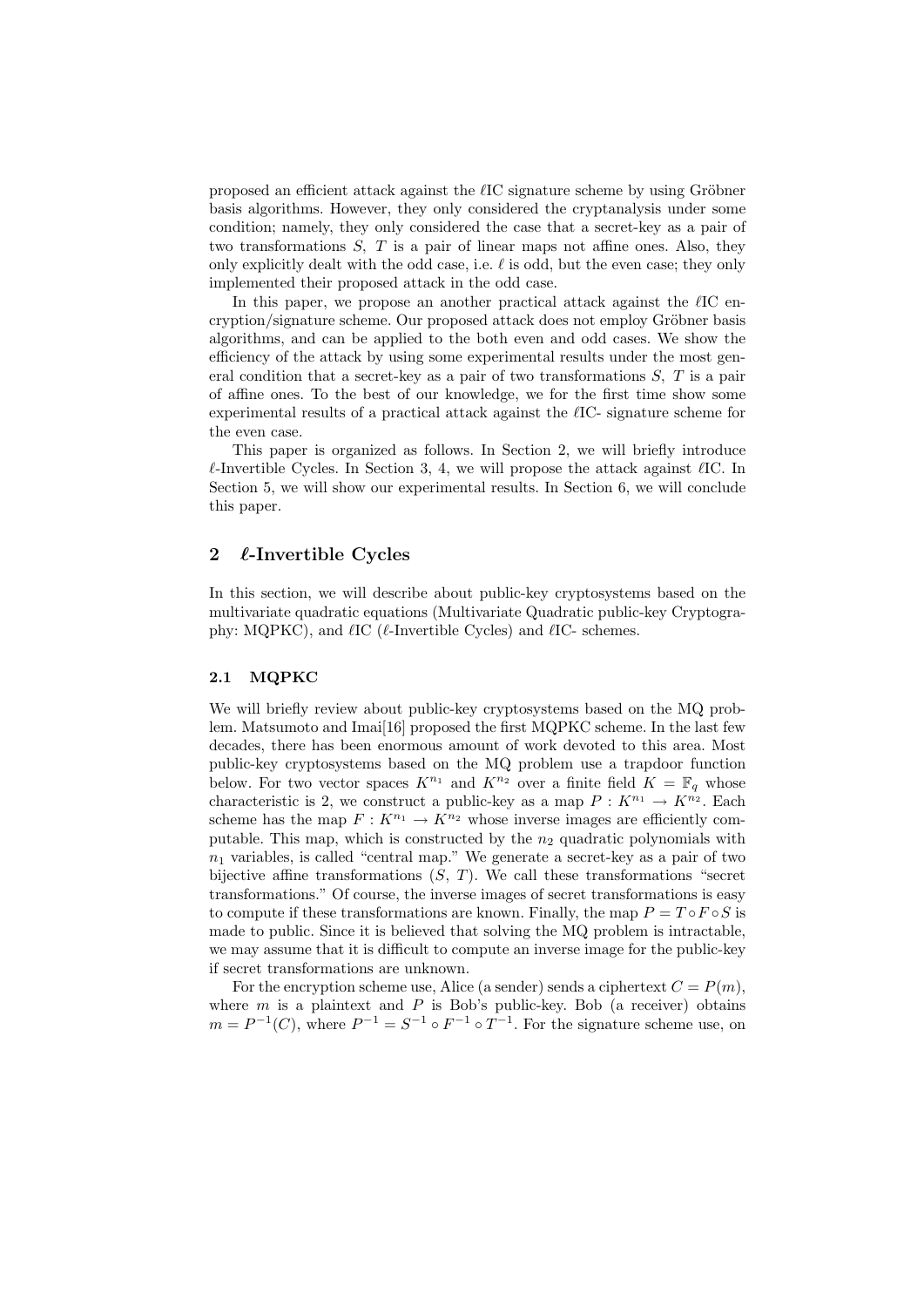the other hand, Alice (a signer) generates a signature  $\sigma = P^{-1}(m)$ , where *m* is a message and *P* is Alice's public-key. Bob (a verifier) checks whether  $m = P(\sigma)$ or not.

Many central maps are classed as four basic types below.

- **–** MIA (Matsumoto-Imai Scheme A, *C ∗* )[16], [18]
- **–** HFE (Hidden Field Equations)[21]
- **–** UOV (Unbalanced Oil and Vinegar)[20], [17]
- **–** STS (Stepwise Triangular Systems)[15], [25]

Although these schemes are efficient, some of them are broken. So some modifiers have been proposed for enforcing schemes against known attacks. For more information about the modifiers, [24] is very useful for us. Ding et al. [4] recommended three modifiers for  $\ell$ IC schemes below.

- **–** Minus[23]
- **–** Internal Perturbed Plus[21], [7], [6], [5]
- **–** Embedding[4], similar to Fixing[2]

We will describe  $\ell$ IC-, which is a variation of  $\ell$ IC with the Minus method later.

#### **2.2** *`***IC**

We will show the central map based on  $\ell$ IC scheme<sup>[4]</sup>. Let  $\ell \geq 2$  be a divisor of  $n := n_1 = n_2$ . Define *L* by an  $n/\ell$ -dimensional extended field of  $K = \mathbb{F}_q$ . An *L*-vector space  $L^{\ell}$  can be identified to a *K*-vector space  $K^{n}$  with a fixed basis over *K*. Fix the values  $(\lambda_1, \ldots, \lambda_\ell) \in \{0, \ldots, n/\ell - 1\}^\ell$ . Then, the central map of *`*IC scheme is

$$
F: L^{\ell} \to L^{\ell}; (A_1, \dots, A_{\ell}) \mapsto (A_1^{q^{\lambda_1}} A_2, \dots, A_{\ell}^{q^{\lambda_{\ell}}} A_1).
$$
 (1)

In addition, in [4], the concrete values of  $\lambda_i$  were proposed due to efficiency of computation of the inverse image:

$$
\lambda_1 = \begin{cases} 0 \ (\ell : \text{odd}) \\ 1 \ (\ell : \text{even}) \end{cases}, \ \lambda_i = 0 \ (2 \leq i \leq \ell)
$$
 (2)

In the case when  $\ell$  is even, the condition that  $q = 2$  (i.e.  $K = \mathbb{F}_2$ ), are required for bijectivity of the central map. Then, for  $A = (A_1, \ldots, A_\ell)$ , the explicit central map of these schemes is given as follows.

$$
F(A) = \begin{cases} (A_1 A_2, A_2 A_3, \dots, A_{\ell} A_1) (q : \text{ a power of two}) \text{ for } \ell : \text{odd} \\ (A_1^2 A_2, A_2 A_3, \dots, A_{\ell} A_1) (q = 2) \text{ for } \ell : \text{even} \end{cases}
$$
(3)

We call these scheme odd-IC scheme and even-IC scheme, respectively.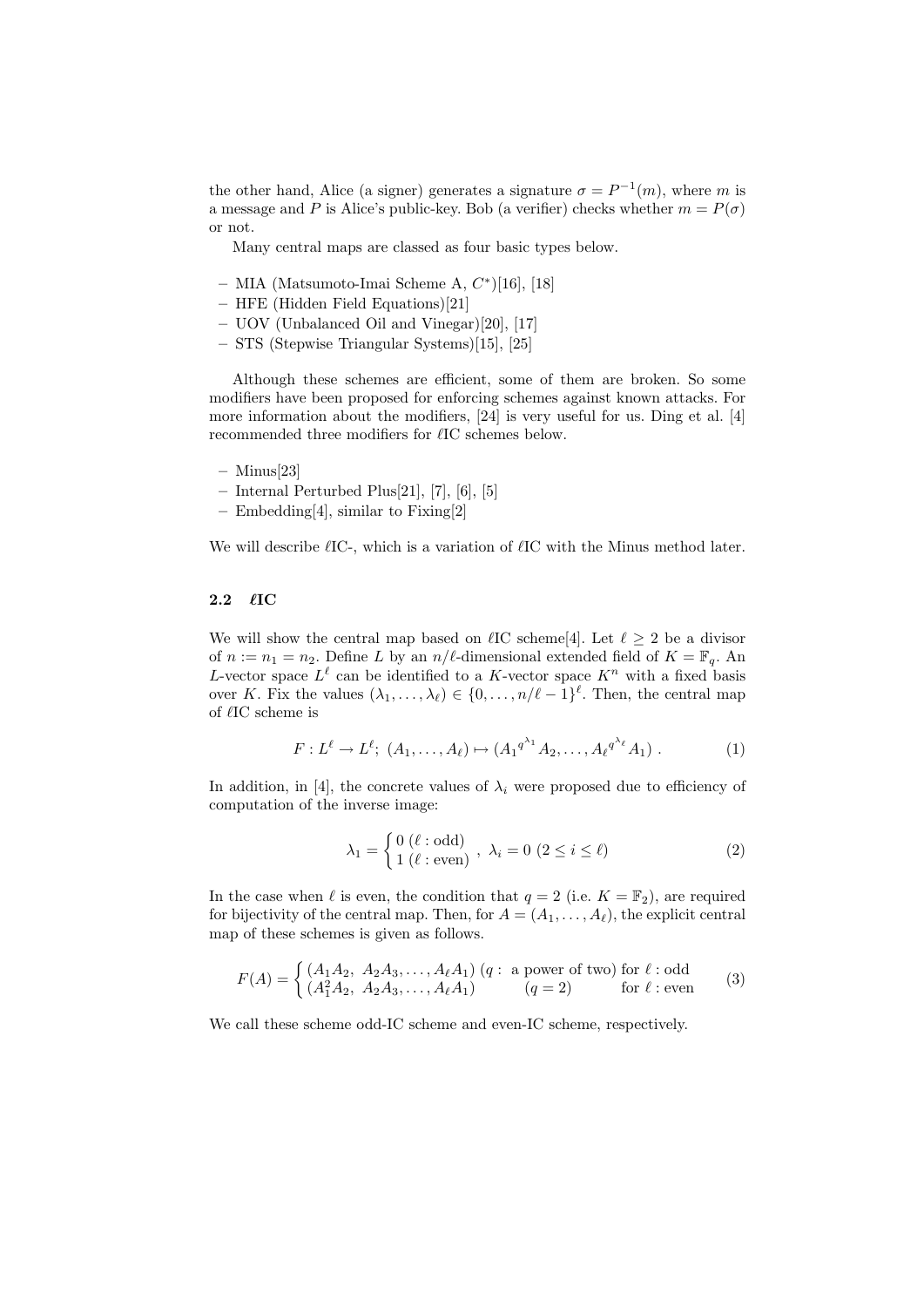#### **2.3** *`***IC-**

In  $[4]$ , some schemes with modifiers were also proposed due to enforcing an  $\ell$ IC scheme. The  $\ell$ IC- scheme is the scheme applied the Minus method to the  $\ell$ IC scheme. Select an integer  $r < n$ , and define a projection map  $\Pi : K^n \to K^{n-r}$ . This scheme uses not *P* but  $\Pi P = \Pi \circ P$  as a public-key. This modification prevents attackers from breaking the scheme by using bijectivity of *P*. Because of filling the requirements for security, *r* has to be some big integer. So this scheme is used not an encryption but a signature scheme.

Ding et al.[4] recommended a signature scheme based on a 3IC- scheme. But they did not mention about specific construction of the scheme. We will describe the possible concrete construction of this scheme below. This construction is the same as that of SFLASH[1].

#### **[Secret-key]**

- 1. Generate the bijective affine transformation  $S: K^n \to K^n$ . To be more precise, generate randomly an *n*-dimensional non-singular matrix *S<sup>L</sup>* and an *n*-dimensional vector  $S_C$  over  $K$ , and set a function  $S(x) = S_L x + S_C$ .
- 2. Similarly, generate the affine transformation  $T: K^n \to K^n$  (i.e. a matrix  $T_L$ ) and a vector  $T_C$ ).
- 3. Generate a random binary string *∆* (enough long to satisfy security requirements).

Let a secret-key be  $(S, T, \Delta)$ .

## **[Public-key]**

Construct a map  $P = T \circ F \circ S$ , where *F* is the bilinear map over  $(L^*)^{\ell}$  below.

$$
F((A_1, A_2, A_3)) = (A_1A_2, A_2A_3, A_3A_1) (A_i \in L)
$$
 (4)

Recall that  $K^n$  is identified to  $L^{\ell}$ . By a projection  $\Pi : K^n \to K^{n-r}$ , let a publickey be  $\Pi \circ P$ .

#### **[Signing]**

We regard the binary strings with length  $\lg q$  as the elements over *K*.

- 1. By applying a hash function to a message, generate  $V \in K^{n-r}$ .
- 2. By applying a hash function to the concatenation between  $V$  and  $\Delta$ , generate  $W \in K^r$ .
- 3. By concatenating between *V* and *W*, generate  $B \in K^n$ . Let a signature be  $P^{-1}(B) = S^{-1}(F^{-1}(T^{-1}(B))).$

#### **[Verification]**

- 1. By applying the hash function to the message, generate  $Y \in K^{n-r}$ .
- 2. Verify that *Y* corresponds with the element generated by applying  $\Pi \circ P$  to the signature.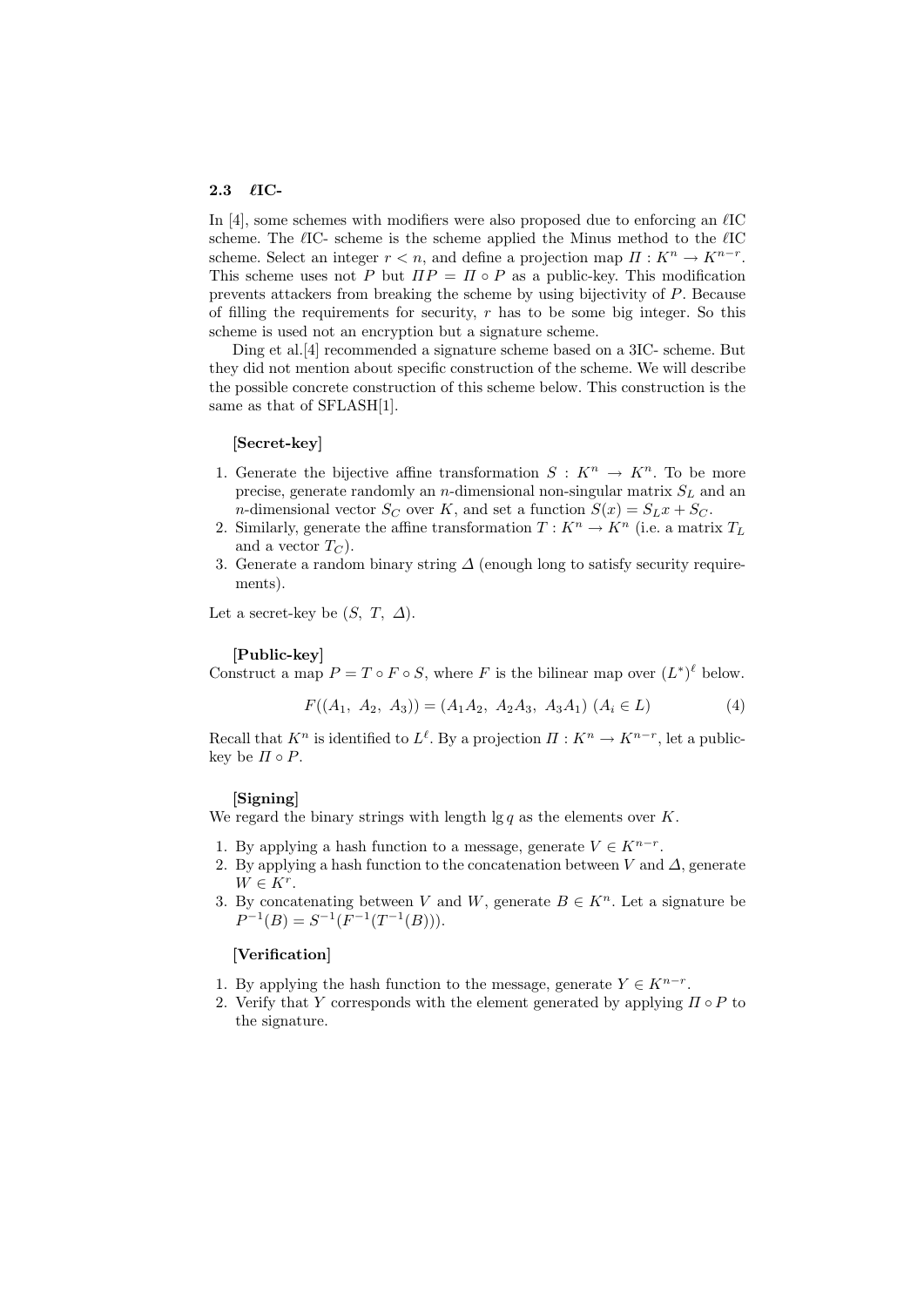# **3** Attack against  $\ell$ **IC**

In this section, we will give an attack against  $\ell$ IC schemes.

#### **3.1 Summary of Attack against**  $\ell$ **IC**

In this subsection, we will show a brief sketch of our attack against  $\ell$ IC. The Table 1 shows an algorithm of breaking both a signature scheme (forging) and an encryption scheme (deciphering) based on odd-IC schemes. The attack will be applied to other  $\ell$ IC schemes. The attack against  $\ell$ IC consists of 2 steps below.

- **–** Reduction to linear transformation
- **–** Forging a signature(resp. Deciphering)

In this attack, we employ a property of the easily invertible central map  $F$ , which is taken over a public-key *P*. The MQ problem is reduced to the linear system problem.

**Table 1.** The algorithm of an attack against odd-IC scheme

Input: a public-key *P*, parameters *q*, *n*,  $\ell$ , a message *m* (resp. a ciphertext *c*) Output: the valid signature against *m* (resp. the plaintext for *c*) *{***(Reduction to linear transformation)***}*  $\{\nu_j\}$  ← Linear terms of *P*  $\{\zeta_{ij}\}\leftarrow Q$ uadratic (not double) terms of *P*  $vspace \leftarrow$  Kernel of  $\{v_i\}$  $v \leftarrow A$  vector of the *v*space satisfying equation(6)  $P_L(x) := P(x - v) - P(-v)$ *{***(Forging (resp. Deciphering))***}*  $\{(\gamma^{(k)}, \gamma'^{(k)})\}$  ←  $\{(\gamma^{(k)}, \gamma'^{(k)})\}$  satisfying forging equations (11)  $V \leftarrow$  The element over  $K^n$  generated by applying hash function to *m* (resp. *c*) *y* ← *V* − *P*(−*v*)  $x\text{space} \leftarrow \text{Space of } x \text{ satisfying for } \text{giving equations (11) for } y$  $x \leftarrow A$  vector of the *x*space satisfying  $y = P_L(x)$ return  $x - v$ 

#### **3.2 Reduction to Linear Transformation**

Some attacks against MQPKC need that *S* and *T* are not only the affine but the linear transformations. The reduction attacks in the cases of SFLASH [14], [13] and HFE [10] were proposed. This process is used for the attack by using a differential against the Minus method. Moreover, this reduction is also useful for our attack against  $\ell$ IC schemes. We will see in the next section.

As is well known, a polynomial is called a quadratic form or a homogeneous polynomial if all terms of it have degree 2. As for  $\ell$ IC, each coordinate of  $F$  is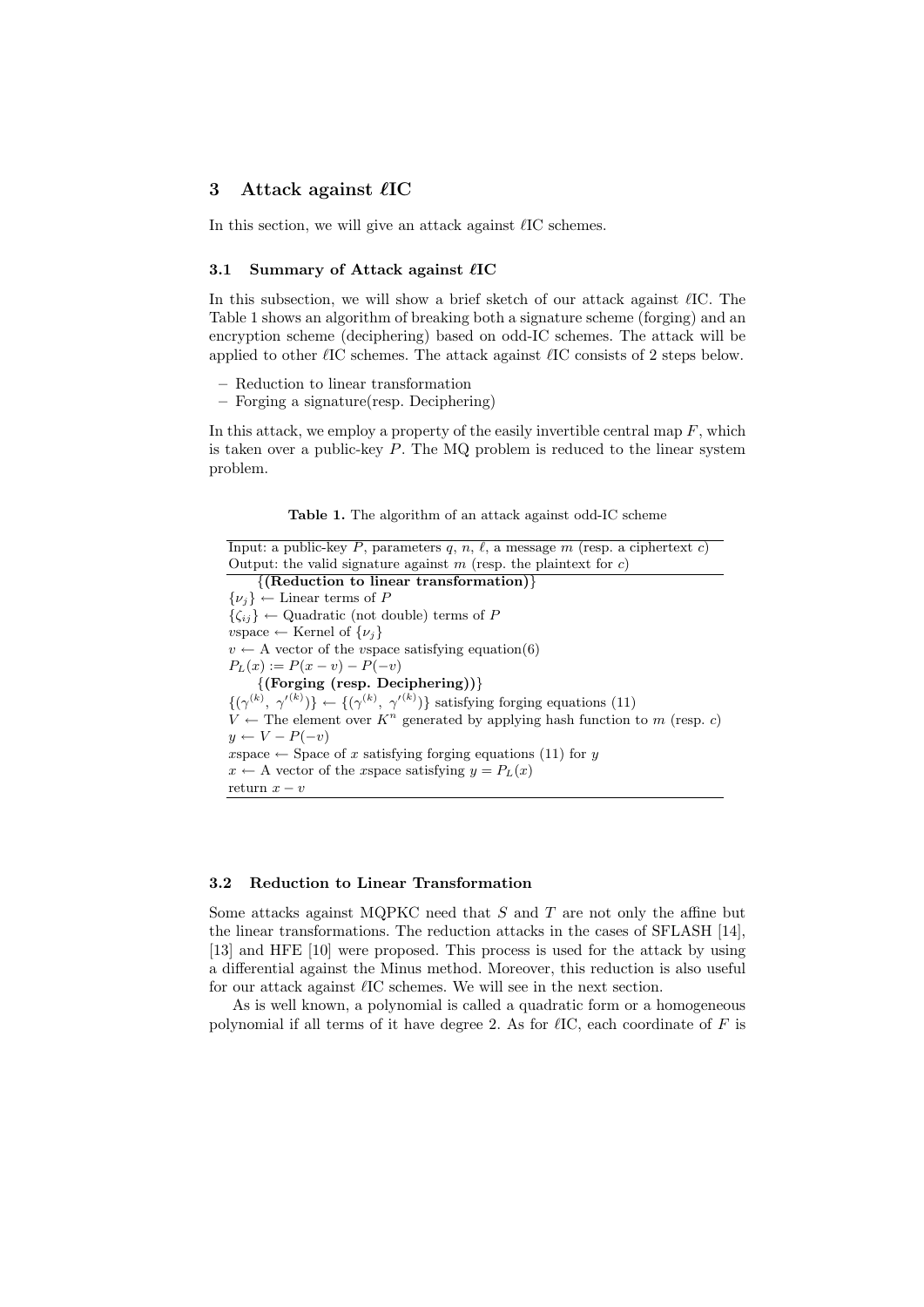a quadratic form. We will see how to use this property. The aim of this attack is to find  $v = (v_1, \ldots, v_n) := S_L^{-1} \cdot S_c$ . Since each coordinate of *F* is a quadratic form, that of  $P_L(x) := P(x - v) - P(-v)$  is also the quadratic form, whose coordinate consists of only quadratic (including double) terms of that of *P*. Here, define the differential[12] by a bilinear function below. This function is useful for cryptanalysis against the schemes based on the MQ problem.

$$
DP(a, b) := P(a + b) - P(a) - P(b) + P(0)
$$
\n<sup>(5)</sup>

We will describe in detail the way of using the differential for an attack against the Minus method later. By definition of *DP*, the equation below can be easily shown.

$$
-DP(x, -v) = P(x) - PL(x) - P(0)
$$
\n(6)

Because the right hand of  $(6)$  consists of only linear terms of  $P$ , it is efficiently computable from the public-key *P* under the condition that  $K \neq \mathbb{F}_2$ . Then, we can compute  $v$  by solving the linear equations created from  $(6)$ . Since  $(a, P(a))$ corresponds to  $(b = a + v, P_L(b) = P(a) - P(-v)$ , the function  $P_L$ , whose *S* and *T* are linear, give information about the public-key *P*.

## **3.3 Forging Equation**

We will adapt the attack against  $C^*$  scheme[22] to  $\ell$ IC scheme. Because of concise representation of index, let  $\mu$  be the function below for each  $i \in \mathbb{Z}$ . Note that this symbol is different from [4]'s one.

$$
\mu(i) := \begin{cases} \ell & (\ell \mid i) \\ i \mod \ell \text{ (otherwise)} \end{cases},\tag{7}
$$

where mod express the least non-negative residue. This residue is called the "least positive residue".

The obvious relation below is derived between  $(B_1, \ldots, B_\ell) = F((A_1, \ldots, A_\ell))$  =  $(A_1^{q^{\lambda_1}} A_2, \ldots, A_\ell^{q^{\lambda_\ell}} A_1).$ 

$$
A_{\mu(i+2)} B_i q^{\lambda_{\mu(i+1)}} - A_i q^{\lambda_i + \lambda_{\mu(i+1)}} B_{\mu(i+1)} = 0 \tag{8}
$$

Let *y* be  $P(x)$ . Then,  $T^{-1}(y) = F(S(x))$ , where *S* and *T* are some bijective affine transformation. By applying (8) to this equation, the simple relation below is found.

$$
\sum_{1 \le i,j \le n} \gamma_{ij}^{(k)} x_i y_j + \sum_{i=1}^n (\alpha_i^{(k)} x_i + \beta_i^{(k)} y_i) + \delta^{(k)} = 0 , \qquad (9)
$$

where  $\gamma_{ij}(k)$ ,  $\alpha_i(k)$ ,  $\beta_i(k)$ ,  $\delta^{(k)} \in K$ . This relation induces linear equations between *x* and  $y(=P(x))$ . We call this relation **forging equation**.

Here, let us examine the number of linear independent equations, i.e. the rank of the coefficient matrix. In the case of even-IC scheme, almost all *y* makes full rank system. So we can easily forge signatures based on even-IC schemes by using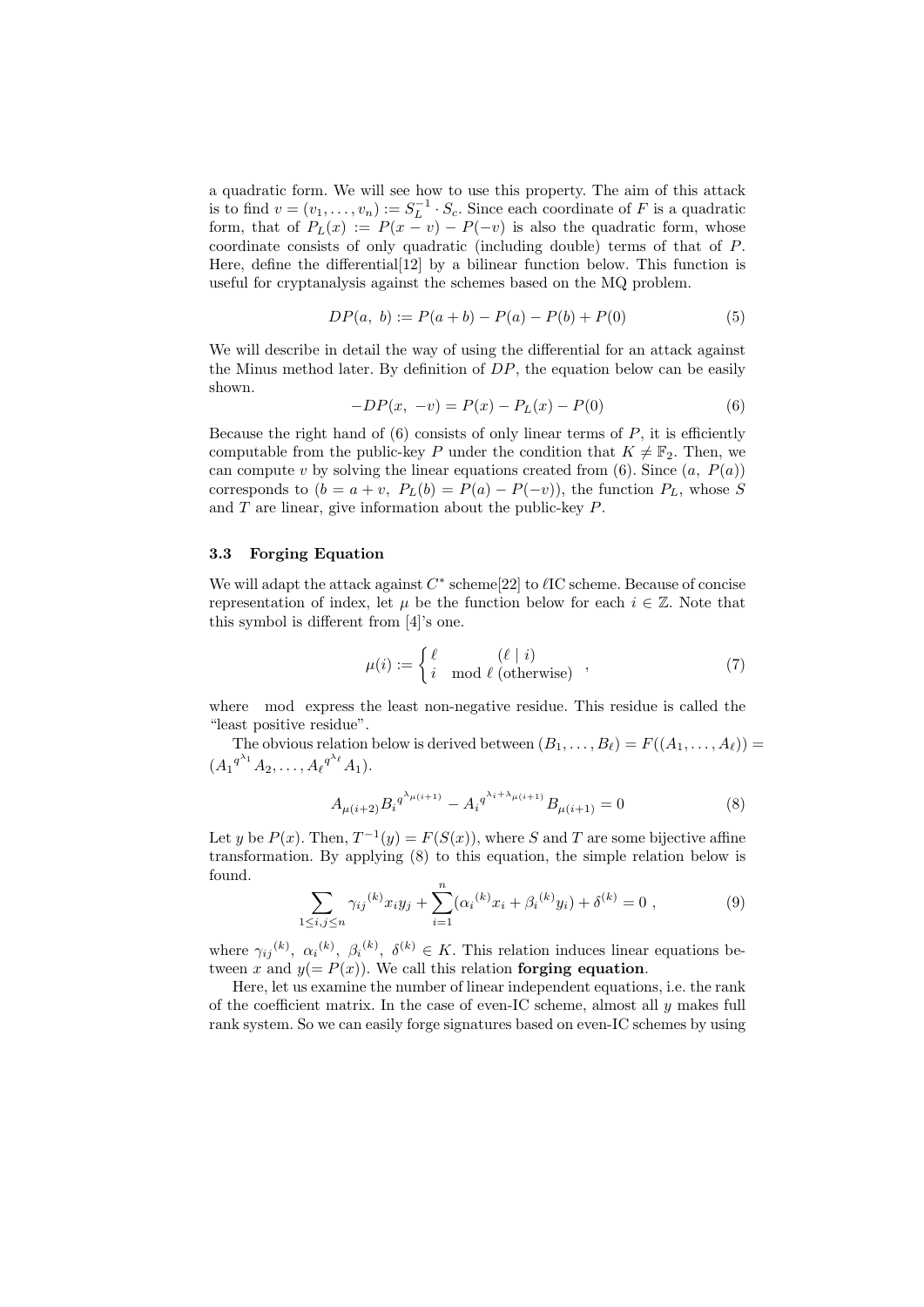equations (9). In the case of odd-IC scheme, On the other hand, unfortunately an linear dependent equation exists because  $\lambda_1 = \lambda_2 = \cdots = \lambda_\ell = 0$ . Thus, (9) gives us only  $(n - k)$ -dimensional equations, so we need exhaustive search from *k*-dimensional space.

**Odd Case** In this subsection, we will give different relation from (8). Put  $(B_1, \ldots, B_\ell) = F((A_1, \ldots, A_\ell)) = (A_1 A_2, \ldots, A_\ell A_1)$  for an odd-IC scheme. Using the technique of computation of inverse images shown in [4], we can obtain the relation below.

$$
\prod_{j=0}^{(\ell-1)/2} B_{\mu(i+2j)} = A_i^{2} \prod_{j=0}^{(\ell-1)/2-1} B_{\mu(i+2j+1)}
$$
(10)

Note that the map  $A_i \mapsto A_i^2$  is bijective since  $A_i$  is in  $K$ , whose characteristic is two. Like the previous subsubsection, for  $y = P(x)$ , we can find the relation  $q_1(y_1, \ldots, y_n) = q_2(x_1, \ldots, x_n, y_1, \ldots, y_n)$ , where the total degree of the polynomial  $q_1$  and  $q_2$  is  $(\ell + 1)/2$ .

Now we show an advantage of linearity of *S* and *T*. By applying (10) to  $y = P(x)$  in this case, more simple relation below is found.

$$
\sum_{|\mathbf{w_1}|=(\ell+1)/2} \gamma_{\mathbf{w_1}}^{(k)} y_{\mathbf{w_1}} = \sum_{i=1}^n \sum_{|\mathbf{w_2}|=(\ell-1)/2} \gamma'_i \mathbf{w_2}^{(k)} x_i^2 y_{\mathbf{w_2}} , \qquad (11)
$$

where we define  $y_{\boldsymbol{w}} = y_{c_1} \cdots y_{c_1 \boldsymbol{w}_1}$  for  $y = (y_1, \ldots, y_n) \in K^n$  and  $\boldsymbol{w} = (c_1, \ldots, c_{|\boldsymbol{w}|})$ such that  $1 \leq c_i \leq n$ . For example, in the case that  $\ell = 3$ , the equation below is induced.

$$
\sum_{1 \le i_1 \le i_2 \le n} \gamma_{i_1 i_2}^{(k)} y_{i_1} y_{i_2} = \sum_{1 \le i,j \le n} \gamma'_{ij}^{(k)} x_i^2 y_j \tag{12}
$$

Thus the reduction attack in Section 3.2 has the advantage that we can save computational space.

## **4** Attack against  $\ell$ **IC**-

We will describe an attack against  $\ell$ IC-, which is a Minus variation of  $\ell$ IC.

## **4.1 Summary of Attack against**  $\ell$ **IC-**

In this section, we will show a brief sketch of our attack against  $\ell$ IC- schemes. The Table 2 shows an algorithm of breaking signature schemes based on odd-IC*<sup>−</sup>* scheme. The attack against  $\ell$ IC- consists of 3 steps below.

- **–** Reduction to linear transformation
- **–** Recovering the deleted part by using a differential
- **–** Forging a signature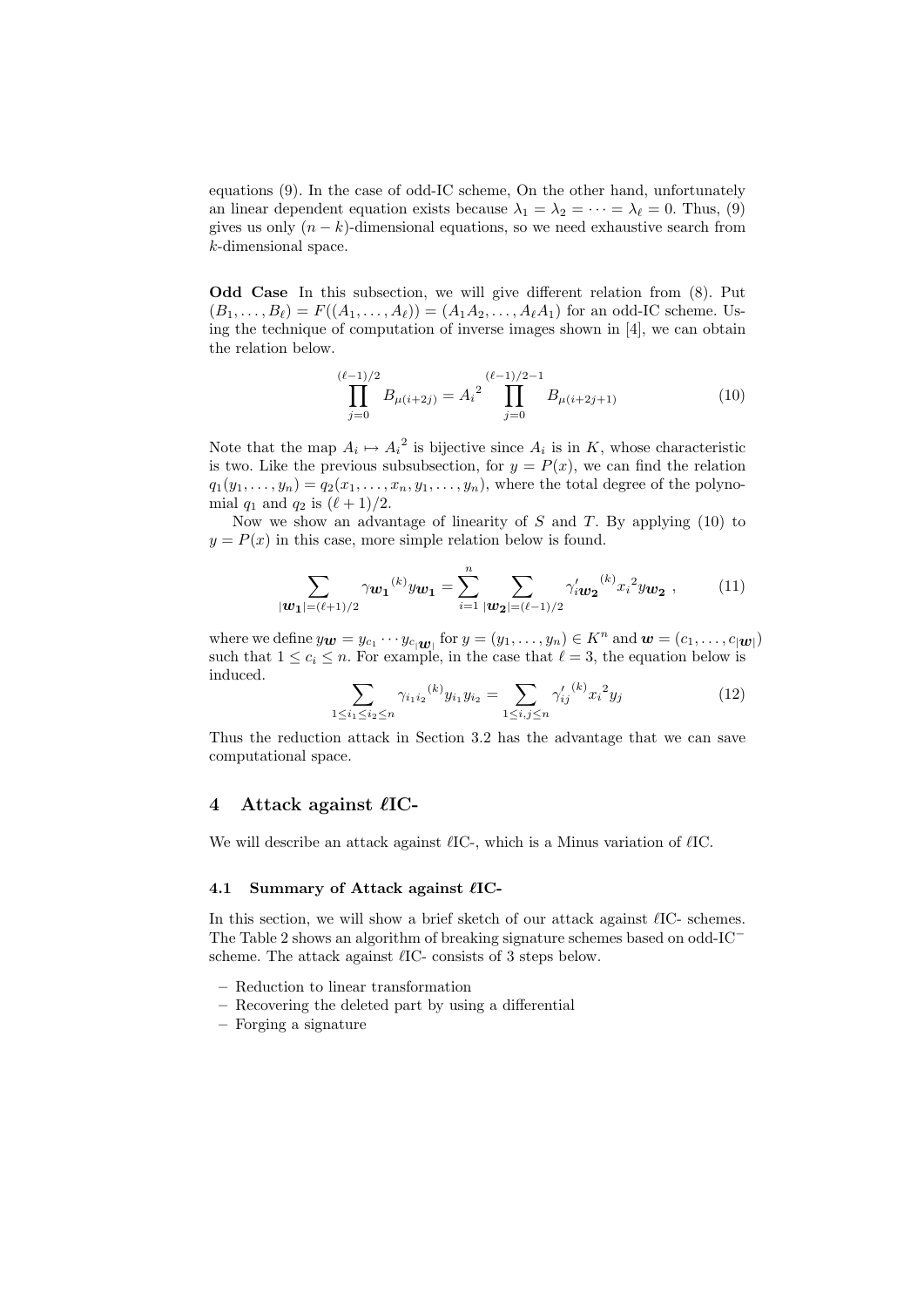This attack is summarized as follows. First of all, the secret affine transformations *S* and *T* are reduced to the linear transformation. Secondly, we recover the part which is deleted by the projection in the time of transforming  $\ell$ IC to  $\ell$ IC-. Finally, we can apply the attack against  $\ell$ IC.

The first and third step were already showed at the previous section. In the next subsection, we will explain details of the second step.

| <b>Table 2.</b> The algorithm of an attack against odd- $IC^-$ scheme |  |  |
|-----------------------------------------------------------------------|--|--|
|-----------------------------------------------------------------------|--|--|

```
Input: a public function \overline{IP}, parameters q, n, l, r, a message m
Output: the valid signature for m
     {(Reduction to linear transformation)}
{νj} ← Linear terms of ΠP
{ζij} ← Quadratic (not double) terms of ΠP
vspace \leftarrow Kernel of \{v_i\}v \leftarrow A vector of the vspace satisfying equation(6)
\Pi P_L(x) := \Pi P(x - v) - \Pi P(-v){(Recovering the deleted part by using a differential)}
ΠDP<sub>L</sub>(a, x) := ΠP<sub>L</sub>(x + a) − ΠP<sub>L</sub>(x) − ΠP<sub>L</sub>(a)
Nspace \leftarrow Space of N which is kernel of function (21)
while true do
        {(Forging)}
   N_{\xi} ← Regular(not scalar) matrix of Nspace
   P_f \leftarrow Function K_n \rightarrow K_n (full rank) by adding (IP_L) \circ N_\xi to IP_L\gammaspace \leftarrow \{(\gamma^{(k)}, {\gamma'}^{(k)})\} satisfying forging equations (11)
   if rank(\gammaspace) \leq n then
      \{(\gamma^{(k)}, \gamma'^{(k)})\} \leftarrow \gammaspace
     break
  end if
end while
V \leftarrow The element over K^{n-r} generated by applying hash function to m
y \leftarrow The element over K^n generated by V - \Pi P(-v) (with random padding)
x\text{space} \leftarrow \text{Space of } x \text{ satisfying for } \text{g} \text{ equations (11) for } yx \leftarrow A vector of the xspace satisfying y = P_L(x)return x - v
```
## **4.2 Recovering with Differential**

In [11],  $\ell$ IC- schemes were broken. This is an application of the attack against SFLASH[8], [9]. We will describe in detail this attack. In what follows, we assume that secret transformations are the linear transformation. Note that the reduction attack is not applied to even-IC schemes because *K* is a prime field  $\mathbb{F}_2$ .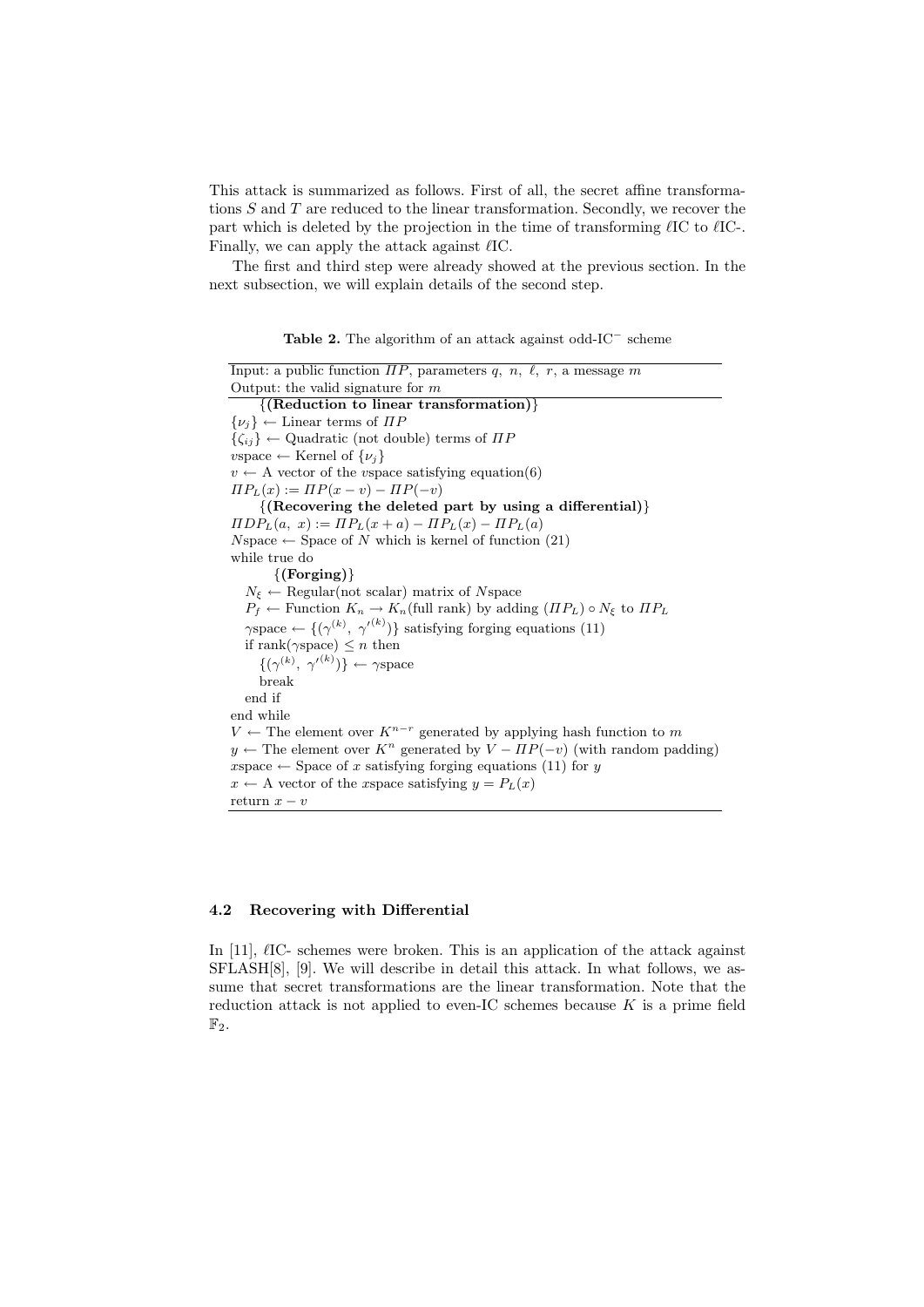For  $\xi := (\xi_1, \ldots, \xi_\ell) \in L^\ell$ , define

$$
M_{\xi}: L^{\ell} \to L^{\ell}
$$
  

$$
(A_1, \dots, A_{\ell}) \mapsto (\xi_1 A_1, \dots, \xi_{\ell} A_{\ell}).
$$
 (13)

We can check  $F \circ M_{\xi} = M_{F(\xi)} \circ F$ . Here, remember that a differential  $DF(A, B) =$ *F*(*A* + *B*) *− F*(*A*)  $\cdot$  *- F*(*B*) + *F*(0). For *A* = (*A*<sub>1</sub>*, . . . , A*<sub> $\ell$ </sub>) and *B* = (*B*<sub>1</sub>*, . . . , B*<sub> $\ell$ </sub>), we have the specific form of *DF* below.

$$
DF(A, B) = (A_1^{q^{\lambda_1}} B_2 + B_1^{q^{\lambda_1}} A_2, \dots, A_\ell^{q^{\lambda_\ell}} B_1 + B_\ell^{q^{\lambda_\ell}} A_1)
$$
(14)

So we can see

$$
DF(M_{\xi}(A), B) + DF(A, M_{\xi}(B)) = L_{\xi}(DF(A, B)), \qquad (15)
$$

where  $L_{\xi} := M_{(\xi_1 q^{\lambda_1} + \xi_2, ..., \xi_{\ell} q^{\lambda_{\ell}}} + \xi_1)$ .

A differential has various properties. If *S* is linear, the relation between *DF* and *DP* is easily shown as follows.

$$
DP(a, b) = (T \circ DF)(S(a), S(b)) \tag{16}
$$

Thus, *DP*, which is generated by a public-key *P*, takes over properties of *DF*. Let  $N_{\xi}$  be  $S^{-1} \circ M_{\xi} \circ S$ , let  $N'_{\xi}$  be  $T \circ L_{\xi} \circ T^{-1}$ . The property (16) gives us the useful equation below.

$$
(II \circ DP)(N_{\xi}(a), b) + (II \circ DP)(a, N_{\xi}(b))
$$
  
=  $\Pi(N'_{\xi}(DP(a, b)))$  (17)

Let  $BS_{N_f}$  be the function which represents left side of (17). Then, we obtain the simple relation below.

$$
BS_{N_{\xi}}(a, b) = \Pi(N'_{\xi}(DP(a, b)))\tag{18}
$$

We will see how to compute  $N_{\xi}$  by using this relation in the next subsubsection.

If once we find  $N_{\xi}$ , we can recover the projected part. By the definition of  $N_{\xi}$ , we can arrive at the useful property as the following.

$$
(II \circ P)(N_{\xi}(x)) = \Pi(T(F(M_{\xi} \circ S)(x)))
$$
  
= 
$$
\Pi((T \circ M_{F(\xi)})(F \circ S)(x))
$$
 (19)

Then recovering the deleted part by the projection *Π* is done as stated below.

$$
P_f := (P^{(1)}, \dots, P^{(n-r)}, P^{(1)} \circ N_{\xi}, \dots, P^{(r)} \circ N_{\xi})
$$
 (20)

Note that  $P_f$  does not have to correspond with original  $P$  because a verifier checks  $\Pi(P_f)$  only.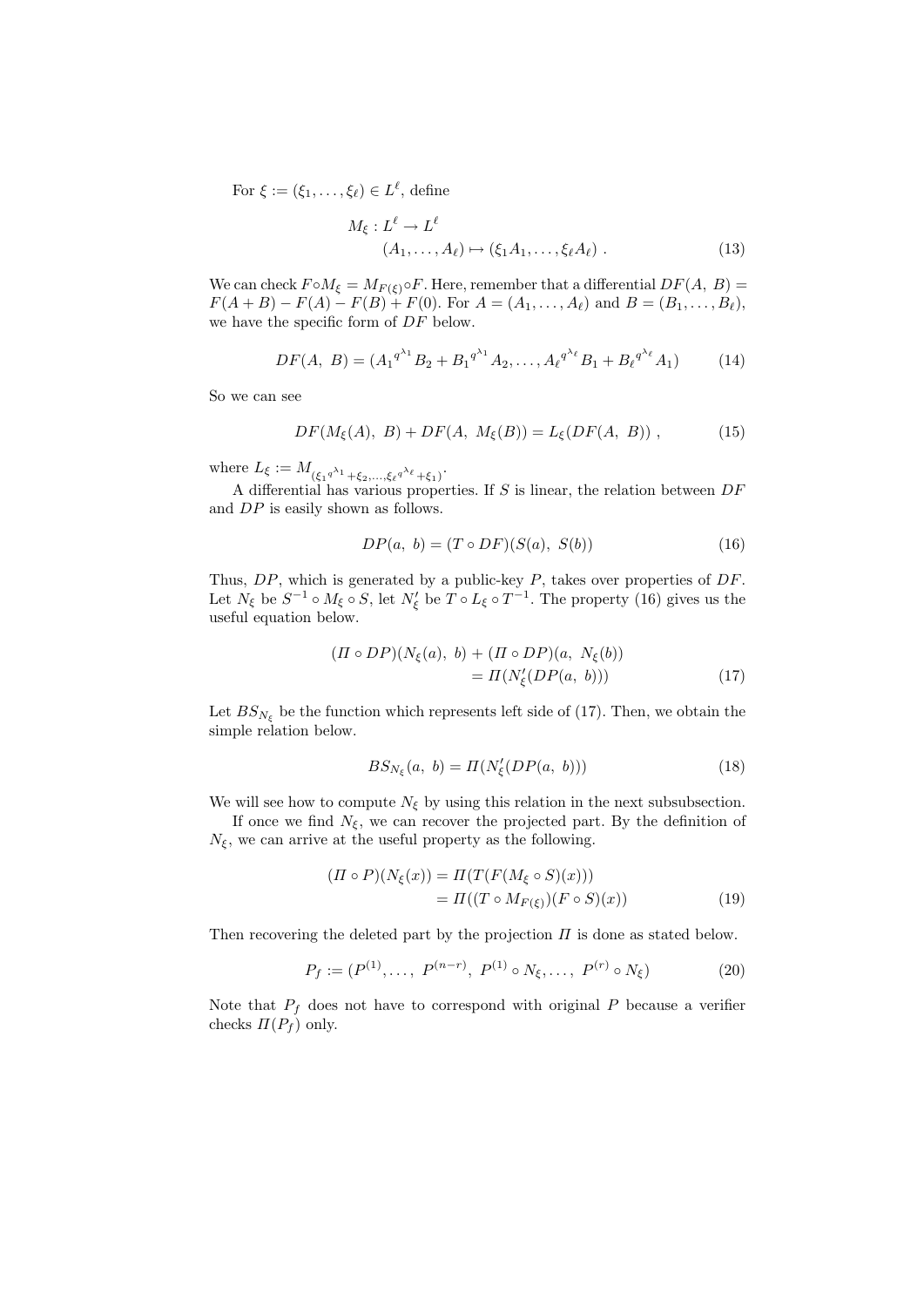**Compute**  $N_{\xi}$  **on Odd Case** We consider a way of computation of  $N_{\xi}$ . To find a solution of  $N_{\xi}$ , we apply the technique of [8] or [9]. The difference of the attack between [8] and [9] is caused by whether kernel of  $L_{\xi}$  is trivial or not. On the context of odd-IC scheme, by the definition that  $L_{\xi} := M_{(\xi_1 + \xi_2, ..., \xi_{\ell} + \xi_1)}$ , we can find a non-trivial kernel, which is  $\xi_1 = \xi_2 = \cdots = \xi_\ell$ . In other words, a solution that the right side of (18) equals 0 exists. This leads us a computation method of  $N_{\xi}$ , i.e. solving kernel of the function below.

$$
(II \circ DP)(N_{\xi}(a), b) + (II \circ DP)(a, N_{\xi}(b))
$$
\n
$$
(21)
$$

By the cryptanalysis similar to that of [9], we expect that  $N_{\xi}$  is computable under the condition that  $r \leq n-3$ .

**Compute**  $N_{\xi}$  on Even Case On the other hand, in the case of even-IC scheme, we can find only a trivial kernel. This is because  $L_{\xi} = M_{(\xi_1^2 + \xi_2, \dots, \xi_{\ell} + \xi_1)} = 0$  is equivalent to  $\xi_1 = \xi_2 = \cdots = \xi_\ell \in \mathbb{F}_2$ . So we apply the technique of  $[8]$ . Let  $c_{ij}$ be the  $(i, j)$ -element of  $N'_{\xi}$ . Then the equation (18) is equivalent to the relation below for  $i = 1, \ldots, n-r$ .

$$
BS_{N_{\xi}}^{(i)} = \sum_{j=1}^{n} c_{ij} DP^{(j)} \tag{22}
$$

We cannot solve directly the equation (22) since  $DP^{(n-r+1)}$ , ...,  $DP^{(n)}$  are included in it. However, we expect that, for some *i*,  $BS_{N_{\xi}}^{(i)}$  is in the space generated by only  $DP^{(j)}$   $(j = 1, ..., n-r)$ . We can solve this relations for  $i = 1, 2, 3$  and obtain non-trivial  $N_{\xi}$ . Applying the [8]'s analysis to this scheme,  $N_{\xi}$  can be probably induced under the condition that *r* is up to  $(n-2)/3$ . <sup>1</sup> Our experimental results implies that this assertion is almost correct.

## **5 Experimental Results**

In this section, we will show some computational results of attacks against  $\ell$ IC and  $\ell$ IC-. The computational complexity of our attack will be discussed.

### **5.1** *`***IC Case**

The following is a summary of our attack against  $\ell$ IC schemes.

- 1 Reduction to linear transformation
- 2 Forging a signature (resp. Deciphering)
	- $2-1$  Finding forging equations  $(9)$ ,  $(11)$
	- 2–2 Forging a signature (resp. Deciphering) by using the forging equations

<sup>&</sup>lt;sup>1</sup> In [8], the idea of breaking SFLASH under the case that  $r < n/2$  was also discussed.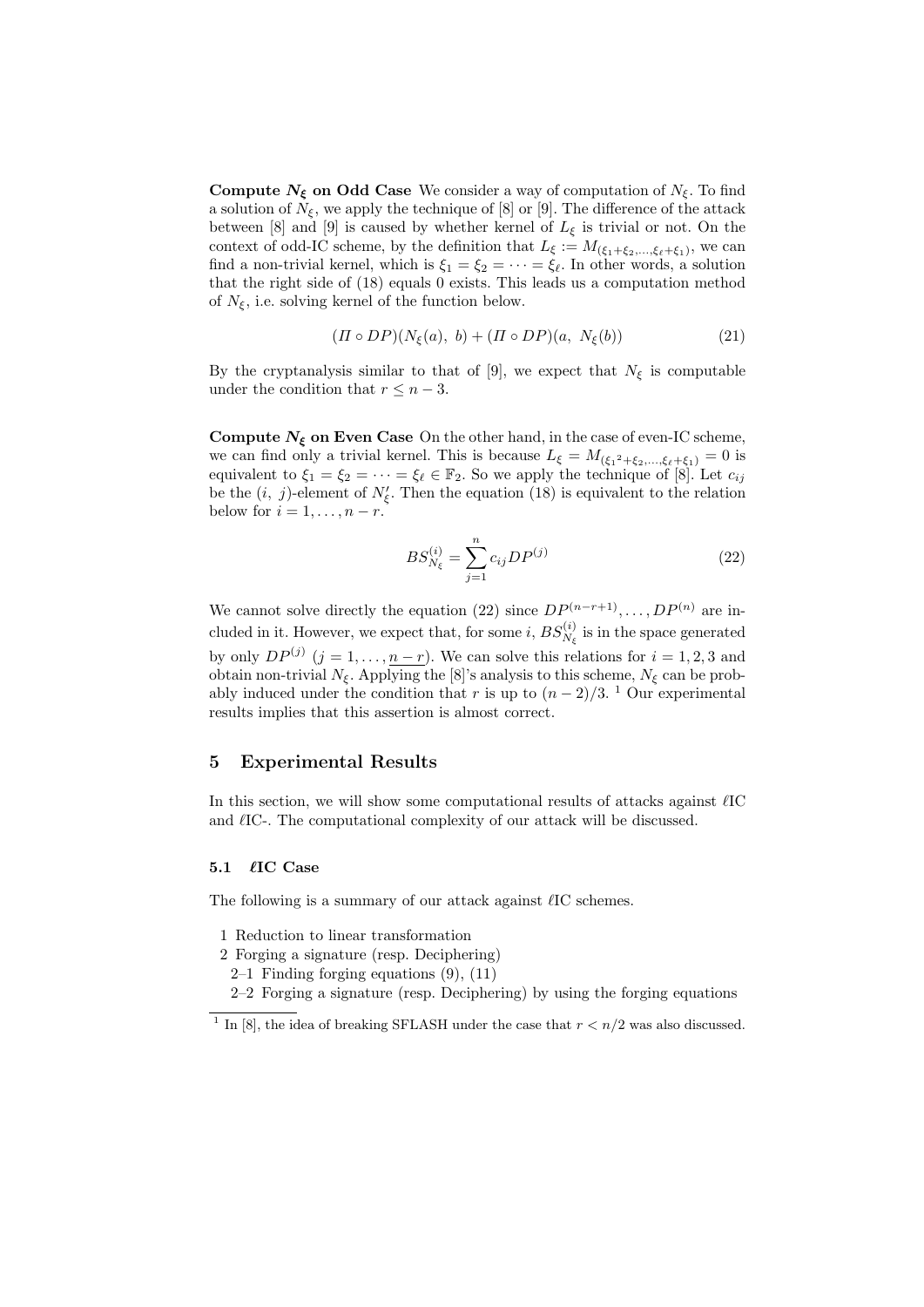Note that we start this algorithm directly from step 2 in the case that  $K = \mathbb{F}_2$ .

Main computation of this algorithm against odd-IC scheme is solving  $O(n^{(\ell+1)/2})$ dimensional linear equations over  $\mathbb{F}_q$  in step2–1. So the asymptotic computational complexity of this algorithm is

$$
O(n^{3(\ell+1)/2} \lg^2 q) \tag{23}
$$

Similarly, the complexity against even-IC scheme is  $O(n^6 \lg^2 q)$ .

We used the computer whose CPU is 2GHz AMD Opteron 246, memory is 4GB, and hard disk is 160GB. Magma[26] was used as a software for writing the program. The Table 3,4 shows experimental results of our attack.

Comparing our attack with [11], our attack would not be so efficient. This is because our attack is simple and completely analogous of Patarin's attack [22]. Fouque et al.[11] stated that Patarin's attack is not efficient and used a technique of Gröbner basis. However, the results show that Patarin's attack is still practical and polynomial time under the condition that  $\ell$  is small.

**Table 3.** Experimental Results against oddIC (over  $q = 2^8$ )

|                  |    |                                    | 5  |
|------------------|----|------------------------------------|----|
| $\boldsymbol{n}$ | 69 | 138                                | 35 |
| k                | 23 | 46                                 |    |
|                  |    | time[s] $  1353.1 73814.7 82309.1$ |    |

**Table 4.** Experimental Results against evenIC (over  $q = 2$ )

| $\it n$                                           | 120 | 240 | 240 | 240 |
|---------------------------------------------------|-----|-----|-----|-----|
|                                                   | 60  | 120 | 60  | 40  |
| $\text{time[s]}\ 327.1\ 5630.3\ 5618.9\ 5668.3\ $ |     |     |     |     |

## **5.2** *`***IC- Case**

We will explain about our attack experiments against  $\ell$ IC- schemes. In this section, we classify our algorithm into 5 steps below.

- 1 Reduction to linear transformation
- 2 Recovering the deleted part by using a differential
	- 2–1 Finding linear equations using a differential
	- 2–2 Solving the equations and recovering the part deleted by a projection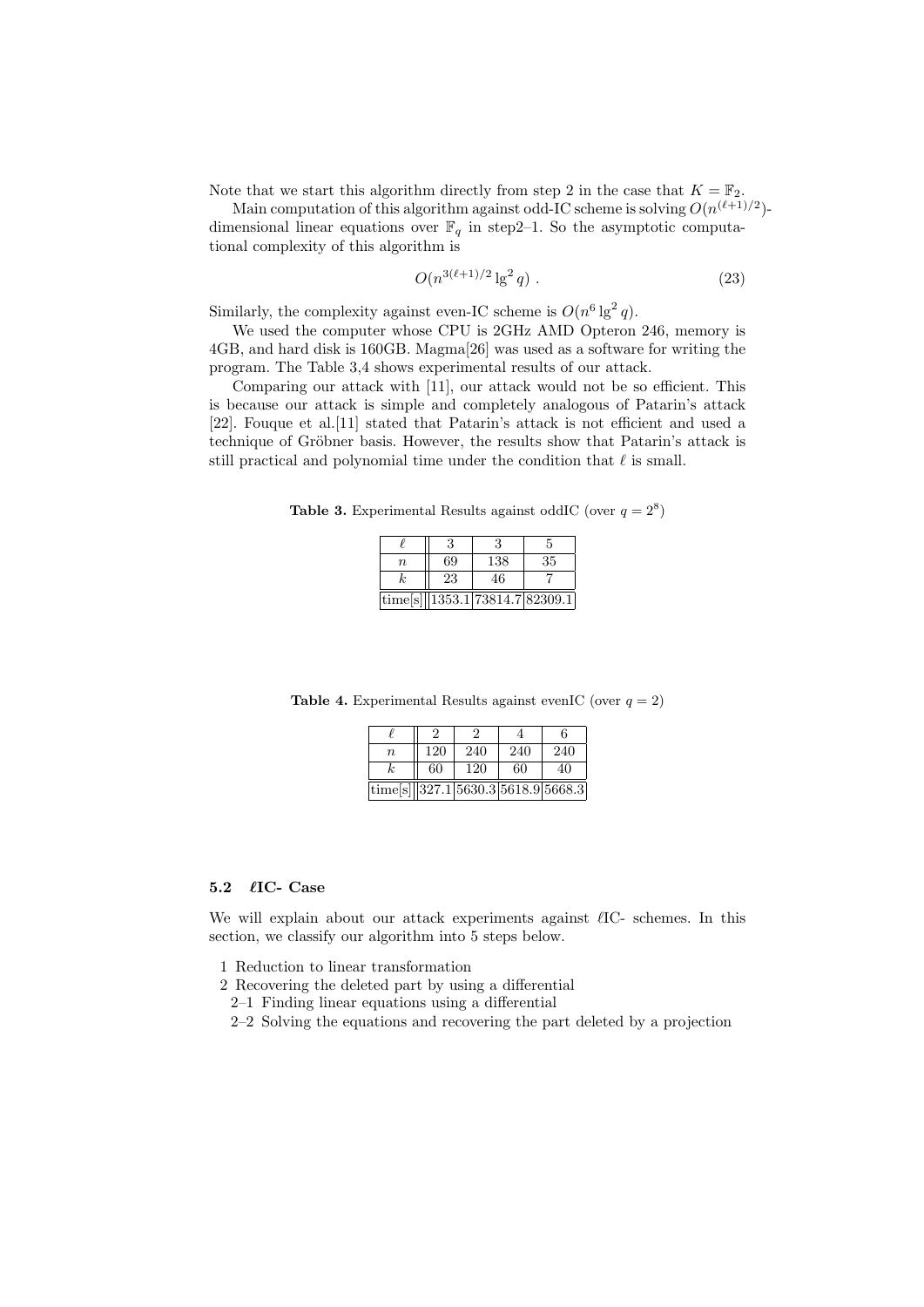3 Forging a signature

- 3–1 Finding forging equations (9), (11)
- 3–2 Forging a signature by using the forging equations

This method does not ensure whether we obtain non-trivial  $N_{\xi} = S^{-1} \circ M_{\xi} \circ S$ in step 2–2. So our algorithm checks whether we can find non-trivial forging equations (9) in step 3–1. Computational results show that almost all parameters pass this check.

Once forging equation(9) are found, we can forge a signature by only executing step 3–2, which is an easy task. The computational complexity of this algorithm is the same as that of the *`*IC case above. The main operations of our algorithm are step 2 and step 3–1.

Results of attack experiments against proposed parameter at [4] is shown at the Table 5. We also show some experimental results against 2IC- schemes under the condition that secret transformations are linear at the Table 6.

**Table 5.** Experimental Results against 3IC- (over  $q = 2^8$ )

| $\it n$                    | 30 | 36 | 48 |
|----------------------------|----|----|----|
| k.                         | 10 | 12 | 16 |
|                            | 10 | 12 | 6  |
| time[s] $ 34.1 79.3 321.6$ |    |    |    |

**Table 6.** Experimental Results against 2IC- with linear (over  $q = 2$ )

| $\, n$                          | 40 | 60 | 80 |
|---------------------------------|----|----|----|
| k.                              | 20 | 30 | 40 |
|                                 | 10 | 15 | 20 |
| time[s] $ 317.3 2021.3 7725.6 $ |    |    |    |

# **6 Conclusion**

We proposed a practical attack against the  $\ell$ IC schemes. This attack can be applied to the *`*IC- signature scheme under the most general condition that secret transformations are linear. Also, oddIC*<sup>−</sup>* schemes (with affine secret transformations) for small  $\ell$  are efficiently broken by our proposed attack. Furthermore, we carried out computational experiments of the attack against 3IC- signature scheme with the recommended parameters in [4] and showed that forging a signature is efficiently computable. Here we note that these attacks wold not be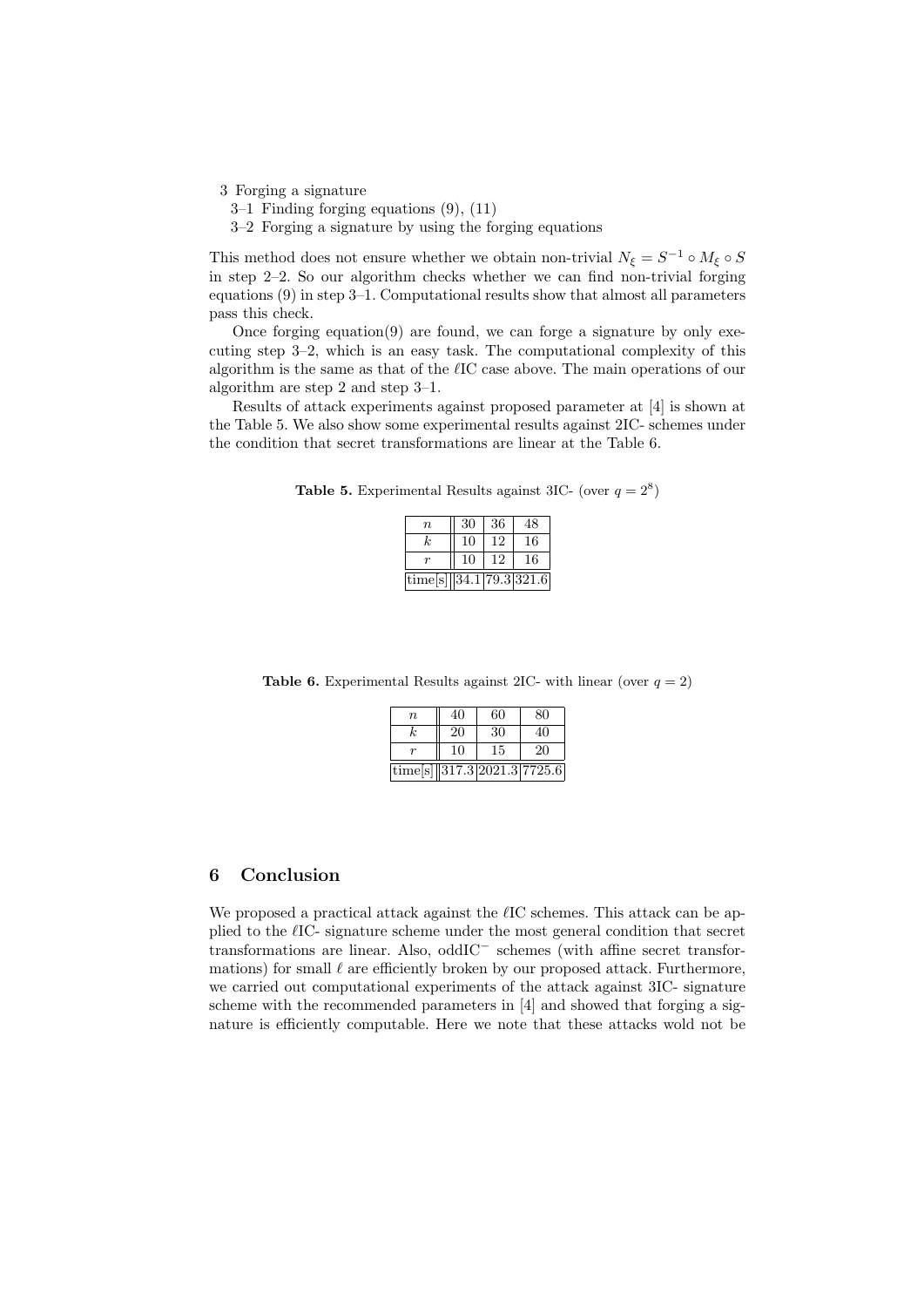applied directly to solving the all MQ problems. Main emphasis of our attack is that, by using a property of the central map *F*, the MQ problem is reduced to solving the linear equations. We used the property to obtain forging equations, which is linear relations between the domain and the image of a public function *P*. Also, the differential *DF* enables us to fill the deleted part by a projection. Fouque et al.[11] stated that Patarin's attack would not be efficient, so they used Gröbner basis algorithms. On the other hand, our experimental results explicitly showed that Patarin's attack is still practical and polynomial time under the condition that  $\ell$  is small.

# **References**

- 1. N. Courtois, L. Goubin, and J. Patarin. " $SFLASH<sup>v3</sup>$ , a fast asymmetric signature scheme." *Cryptology ePrint*, http://eprint.iacr.org/2003/211 (2003)
- 2. N. T. Courtois. "The security of Hidden Field Equations (HFE)." *The Cryptographer's Track at RSA*, LNCS 2020, pp. 266-281, Springer (2001)
- 3. N. Courtois, L. Goubin, and J. Patarin. "Quartz, 128-bit long digital signatures." *The Cryptographer's Track at RSA*, LNCS 2020, pp. 298-307, Springer (2001)
- 4. J. Ding, C. Wolf, and B. Yang. "*`*-Invertible Cycles for Multivariate Quadratic(MQ) Public Key Cryptography." *PKC 2007*, LNCS 4450, pp. 266-281, Springer (2007)
- 5. J. Ding, and J. Gower. "Inoculating multivariate schemes against differential attacks." *PKC 2006*, LNCS 3958, pp. 290-301, Springer (2006)
- 6. J. Ding, and D. Schmidt. "Cryptanalysis of HFEv and internal perturbation of HFE." *PKC 2005*, LNCS 3386, pp. 288-301, Springer (2005)
- 7. J. Ding. "A new variant of the Matsumoto-Imai cryptosystem through perturbation." *PKC 2004*, LNCS 2947, pp. 305-318, Springer (2004)
- 8. V. Dubois, P. A. Fouque, A. Shamir, and J. Stern. "Practical Cryptanalysis of SFLASH." *Cryptology ePrint*, http://eprint.iacr.org/2007/141 (2007)
- 9. V. Dubois, P. A. Fouque, and J. Stern. "Cryptanalysis of SFLASH with Slightly Modified Parameters." *EUROCRYPT '07*, LNCS 4515, pp. 264-275, Springer (2007)
- 10. P. Felke. "On the Affine Transformations of HFE-Cryptosystems and Systems with Branches." *Coding and Cryptography*, LNCS 3969, pp. 229-241, Springer (2005)
- 11. P. A. Fouque, Gilles M. R, L. Perret, J. Stern. "Total Break of the  $\ell$ -IC Signature Scheme." *PKC 2008*, LNCS 4939, pp. 1-17, Springer (2008)
- 12. P. A. Fouque, L. Granboulan, and J. Stern. "Differential Cryptanalysis for Multivariate Schemes." *EUROCRYPT '05*, LNCS 3494, pp. 341-353, Springer (2005)
- 13. W. Geiselmann, and R. Steinwandt. "A short comment on the affine parts of SFLASH*<sup>v</sup>*<sup>3</sup> ." *Cryptology ePrint*, http://eprint.iacr.org/2003/220 (2003)
- 14. W. Geiselmann, R. Steinwandt, and Th. Beth. "Attacking the Affine Parts of SFLASH." *Cryptography and Coding*, pp. 355-359, Springer (2001)
- 15. L. Goubin, and N. T. Courtois. "Cryptanalysis of the TTM cryptosystem." *ASI-ACRYPT '00*, LNCS 1976, pp. 44-57, Springer (2000)
- 16. H. Imai, and T. Matsumoto. "Algebraic methods for constructing asymmetric cryptosystems." *Algebraic Algorithms and Error-Correcting Codes*, LNCS 299, pp. 108- 119, Springer (1985)
- 17. A. Kipnis, J. Patarin, and L. Goubin. "Unbalanced Oil and Vinegar signature schemes." *EUROCRYPT '99*, LNCS 1592, pp. 206-222, Springer (1999)